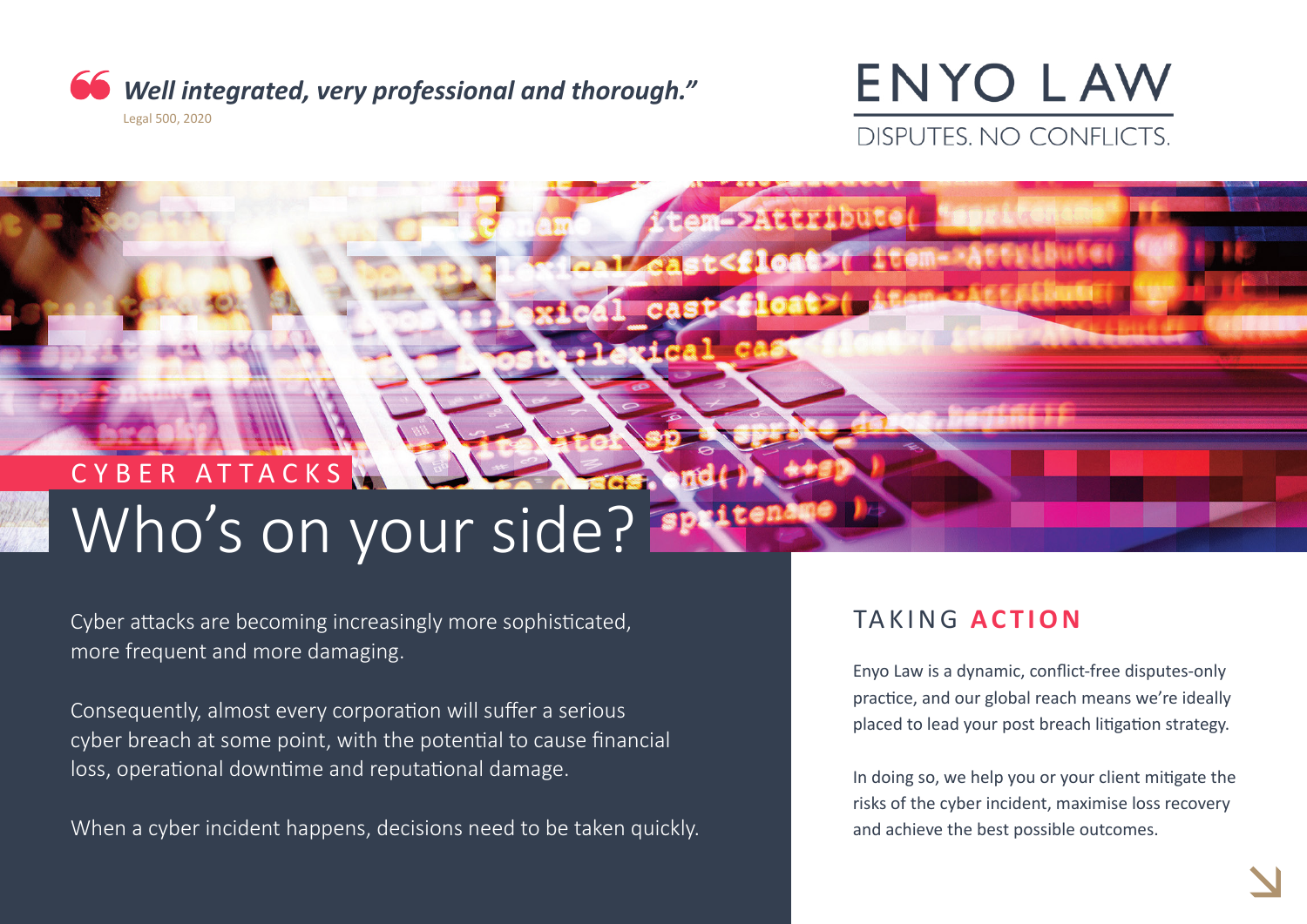## WHY CHOOSE **ENYO LAW**



#### **Trusted team**

Our team of experienced lawyers is skilful, energetic, tenacious and fair.

We are trusted by the entities we work with to add strategic insights and value. Also, much of our work comes from other UK and international law frms who rely on us to advise their own clients on contentous maters.



#### **Always prepared**

A cyber attack or data breach incident will occur, and every business must be properly prepared, proportionate to their cyber breach risk exposures.

We are often retained by clients who appreciate this and understand that proper preparaton is directly linked to a successful breach response.



#### **Successful case handling**

We handle - and successfully resolve - largely complex, serious cyber attack cases.

A cyber atack may result in litigation with a broad range of parties, in different countries, including suppliers, stakeholders, directors, insurers or regulators, as well as individuals seeking damages. The work is complex and mult-faceted. A thorough understanding of the legal environment is an essental element of a strategically managed post breach response.



*tenacious in their correspondence."* Legal 500, 2021

#### **Fast to respond**

*Incredibly thorough and diligent in their case preparaton;* 

When a cyber breach occurs, steps must be taken quickly and concurrently to investigate and respond to the event. We investigate and advise whether you, your business or a third party is legally responsible for losses, upon protective steps, preservation of assets or evidence, and whether the losses are realistically recoverable.

Often this must be done rapidly and under multidimensional pressure.



#### **Broad client base**

As a specialist disputes-only firm, we are rarely conflicted and are regularly instructed, directly and through referrals from other professionals, by state entities, high net worth individuals and international corporates.

We can take instructions from or act adverse to financial institutions and major corporates and we build teams drawing upon internal and external expertse to best suit particular cases and clients.

## **THE COST OF CYBER CRIME**

*Cyber crime set to cost the world \$6 trillion annually.* \* cybersecurityventures.com

With cyber crime set to cost the world \$6 trillion annually in 2021\*, handling a potential cyber breach properly must be high on every board agenda – and remain there. Many entities are attacked regularly, because of the digital assets they hold and/or because they're the weakest link in a supply chain. Some do not even know they have been breached until long after the damage has occurred.